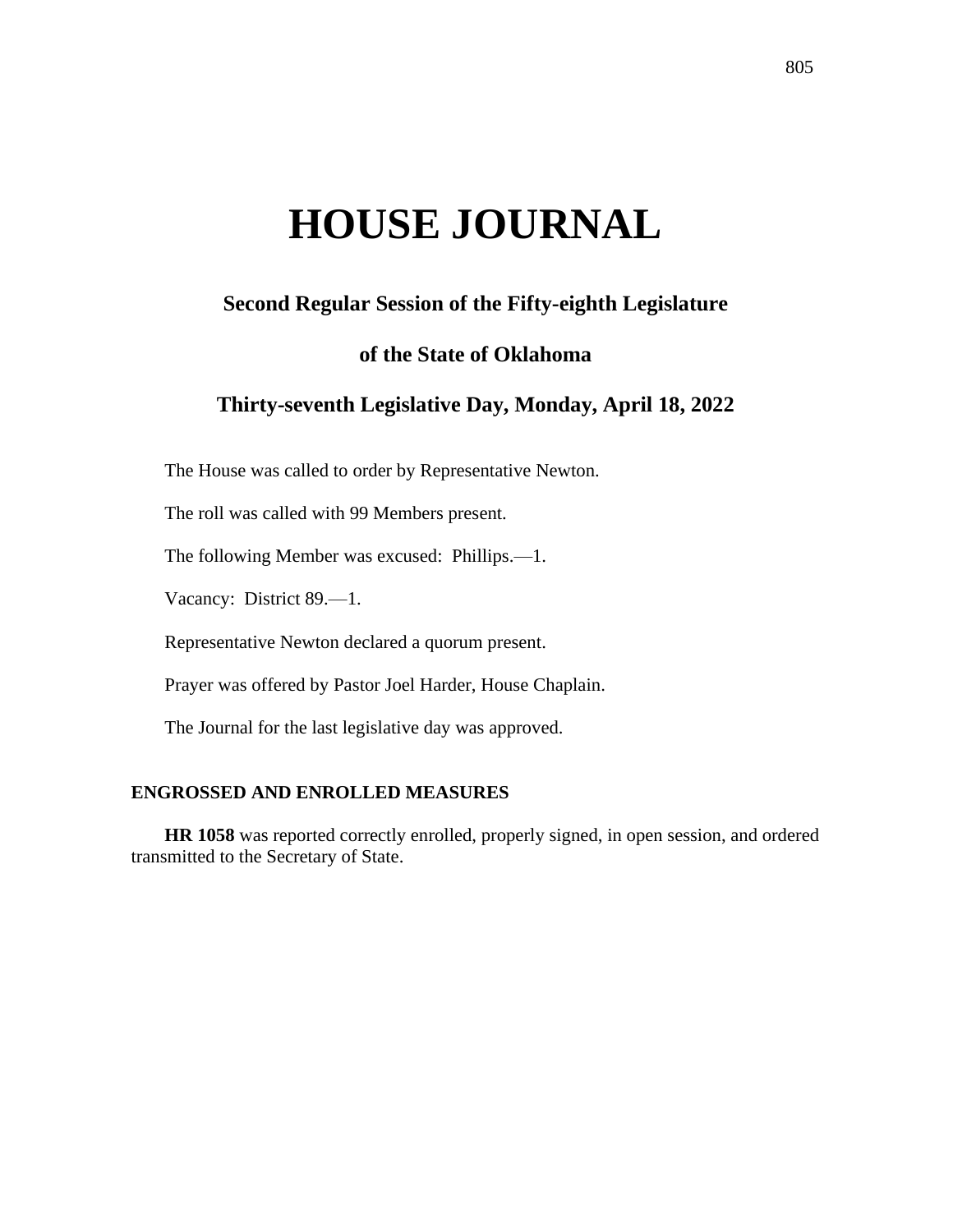## **PENDING CONSIDERATION OF CCR**

The **CCR** on **SB 737** was called up for consideration.

Upon motion of Representative McEntire, the **CCR** on **SB 737** was adopted.

**SB 737**, as amended in conference, was read at length for the fourth time and the roll was called on the measure and emergency as follows:

Aye: Bashore, Bell, Bennett, Blancett, Boatman, Boles, Burns, Bush, Caldwell (Chad), Caldwell (Trey), Conley, Cornwell, Crosswhite Hader, Culver, Davis, Dempsey, Dills, Dobrinski, Dollens, Echols, Fetgatter, Ford, Frix, Fugate, Gann, Goodwin, Grego, Hardin (David), Hardin (Tommy), Hasenbeck, Hill, Humphrey, Johns, Kendrix, Kerbs, Lawson, Lepak, Lowe (Dick), Lowe (Jason), Luttrell, Manger, Marti, Martinez, May, McBride, McDugle, McEntire, Miller, Mize, Moore, Munson, Newton, Nichols, Nollan, O'Donnell, Olsen, Osburn, Pae, Patzkowsky, Pfeiffer, Provenzano, Randleman, Ranson, Roberts (Dustin), Roberts (Eric), Roberts (Sean), Rosecrants, Russ, Sims, Smith, Sneed, Stark, Steagall, Stearman, Sterling, Stinson, Strom, Talley, Townley, Turner, Vancuren, Virgin, Waldron, Walke, West (Josh), West (Kevin), West (Rick), West (Tammy), Williams, Wolfley, Worthen, Mr. Speaker.--92.

Excused: Baker, Brewer, Hilbert, Kannady, Phillips, Pittman, Roe, Wallace.--8.

Vacancy: District 89.--1.

The measure and emergency passed.

**SB 737**, together with the conference committee report thereon, was ordered returned to the Honorable Senate.

# **GENERAL ORDER**

**SB 1860** by McCortney et al. of the Senate and McEntire et al. of the House was read and considered.

Coauthored by Representative(s) Sims, Randleman

Representative Martinez moved to amend **SB 1860** by striking the title, the enacting clause, the entire bill and inserting in lieu thereof a floor substitute.

Representative McEntire moved to table the Martinez floor substitute, which tabling motion prevailed upon roll call as follows:

Aye: Baker, Bell, Blancett, Boatman, Burns, Bush, Caldwell (Chad), Caldwell (Trey), Cornwell, Culver, Davis, Dempsey, Dobrinski, Dollens, Echols, Fetgatter, Ford, Frix, Fugate, Goodwin, Grego, Hardin (David), Hasenbeck, Hill, Johns, Kendrix, Lowe (Dick), Lowe (Jason), Luttrell, Manger, Marti, McBride, McDugle, McEntire, Miller, Moore,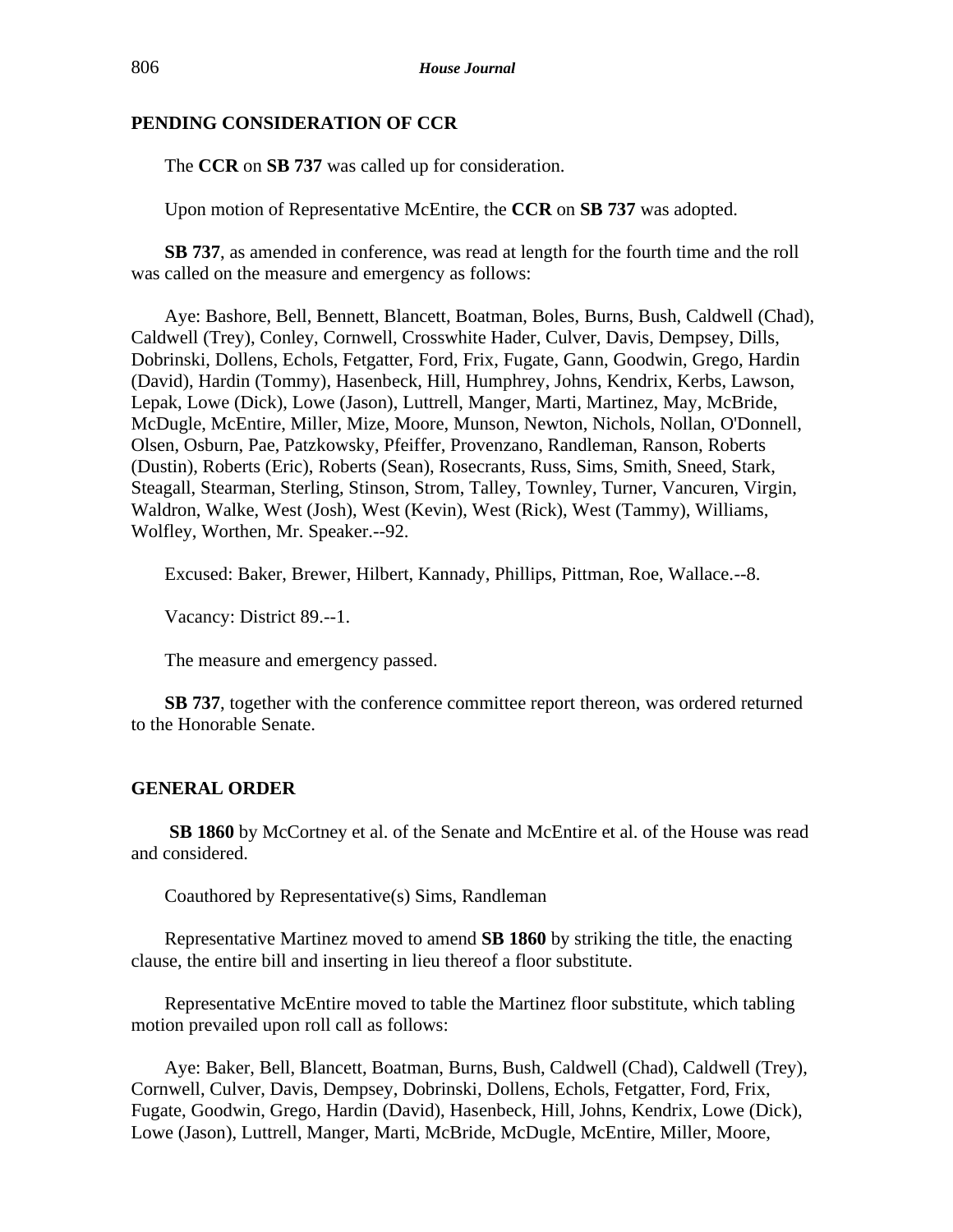Newton, O'Donnell, Pae, Patzkowsky, Provenzano, Ranson, Roberts (Eric), Rosecrants, Sims, Sneed, Steagall, Sterling, Stinson, Talley, Townley, Vancuren, Waldron, West (Josh), West (Tammy), Wolfley, Worthen, Mr. Speaker.--58.

Nay: Bashore, Conley, Crosswhite Hader, Gann, Hardin (Tommy), Humphrey, Kannady, Kerbs, Lepak, Martinez, Mize, Olsen, Osburn, Pfeiffer, Randleman, Russ, Smith, Stark, Stearman, West (Rick).--20.

Excused: Bennett, Boles, Brewer, Dills, Hilbert, Lawson, May, Munson, Nichols, Nollan, Phillips, Pittman, Roberts (Dustin), Roberts (Sean), Roe, Strom, Turner, Virgin, Walke, Wallace, West (Kevin), Williams.--22.

Vacancy: District 89.--1.

Representative McEntire moved that **SB 1860** be advanced from General Order, which motion was declared adopted.

#### **THIRD READING**

**SB 1860** was read at length for the third time. On passage of the measure, the roll call was as follows:

Aye: Baker, Bashore, Bell, Blancett, Boatman, Boles, Burns, Bush, Caldwell (Chad), Caldwell (Trey), Cornwell, Culver, Davis, Dempsey, Dills, Dobrinski, Dollens, Echols, Fetgatter, Ford, Fugate, Gann, Goodwin, Grego, Hardin (Tommy), Hasenbeck, Hilbert, Hill, Johns, Kendrix, Kerbs, Lawson, Lowe (Dick), Lowe (Jason), Luttrell, Manger, Marti, May, McDugle, McEntire, Miller, Moore, Munson, Newton, Nollan, O'Donnell, Pae, Patzkowsky, Randleman, Ranson, Roberts (Dustin), Roberts (Eric), Rosecrants, Sims, Sneed, Steagall, Stearman, Sterling, Stinson, Strom, Talley, Townley, Vancuren, Virgin, Walke, Wallace, West (Josh), West (Rick), West (Tammy), Wolfley, Worthen, Mr. Speaker.--72.

Nay: Bennett, Crosswhite Hader, Frix, Hardin (David), Humphrey, Lepak, Martinez, McBride, Mize, Nichols, Olsen, Osburn, Pfeiffer, Provenzano, Roberts (Sean), Russ, Smith, Stark, Turner, Waldron, West (Kevin).--21.

Excused: Brewer, Conley, Kannady, Phillips, Pittman, Roe, Williams.--7.

Vacancy: District 89.--1.

The measure passed.

The Presiding Officer signed, in open session, Engrossed **SB 1860** and ordered same returned to the Honorable Senate.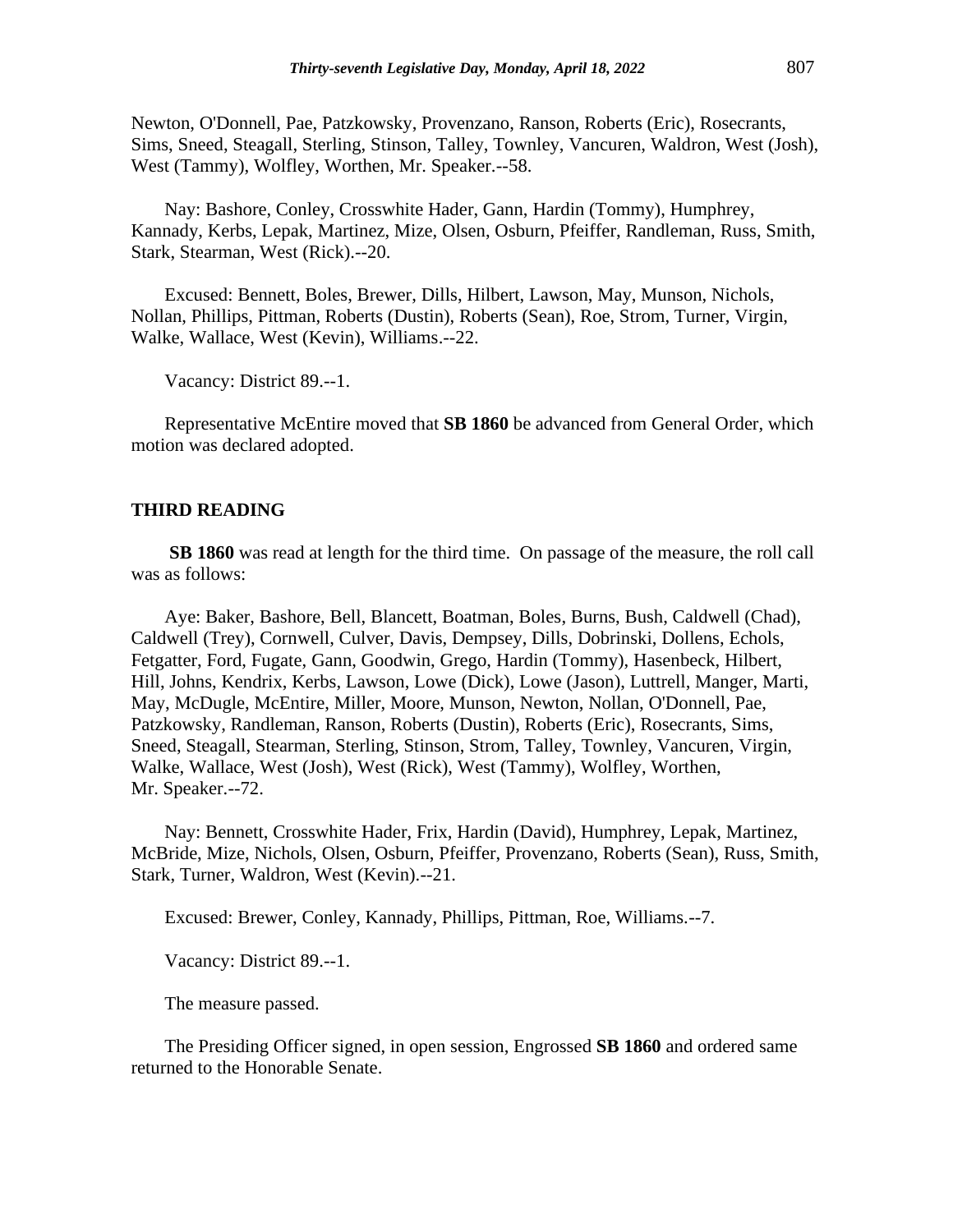#### **GENERAL ORDER**

**SB 1601** by Rader of the Senate and Bush of the House was read and considered.

Representative Bush moved that **SB 1601** be advanced from General Order, which motion was declared adopted.

#### **THIRD READING**

**SB 1601** was read at length for the third time. On passage of the measure and emergency, the roll call was as follows:

Aye: Baker, Bashore, Bell, Bennett, Blancett, Boatman, Boles, Burns, Bush, Caldwell (Chad), Caldwell (Trey), Conley, Cornwell, Crosswhite Hader, Culver, Davis, Dempsey, Dills, Dobrinski, Dollens, Echols, Fetgatter, Ford, Frix, Fugate, Gann, Goodwin, Grego, Hardin (David), Hardin (Tommy), Hasenbeck, Hill, Humphrey, Johns, Kannady, Kendrix, Kerbs, Lawson, Lepak, Lowe (Dick), Lowe (Jason), Luttrell, Marti, Martinez, May, McBride, McDugle, McEntire, Miller, Mize, Moore, Munson, Newton, Nichols, Nollan, O'Donnell, Olsen, Osburn, Pae, Patzkowsky, Pfeiffer, Pittman, Provenzano, Randleman, Ranson, Roberts (Dustin), Roberts (Eric), Roberts (Sean), Rosecrants, Russ, Sims, Smith, Sneed, Stark, Steagall, Stearman, Sterling, Stinson, Strom, Talley, Townley, Turner, Vancuren, Virgin, Waldron, Walke, West (Josh), West (Kevin), West (Rick), West (Tammy), Williams, Wolfley, Worthen, Mr. Speaker.--94.

Nay: Manger.--1.

Excused: Brewer, Hilbert, Phillips, Roe, Wallace.--5.

Vacancy: District 89.--1.

The measure and emergency passed.

The Presiding Officer signed, in open session, Engrossed **SB 1601** and ordered same returned to the Honorable Senate.

#### **GENERAL ORDER**

**SB 1671** by Pugh of the Senate and Bush of the House was read and considered.

Representative Bush moved that **SB 1671** be advanced from General Order, which motion was declared adopted.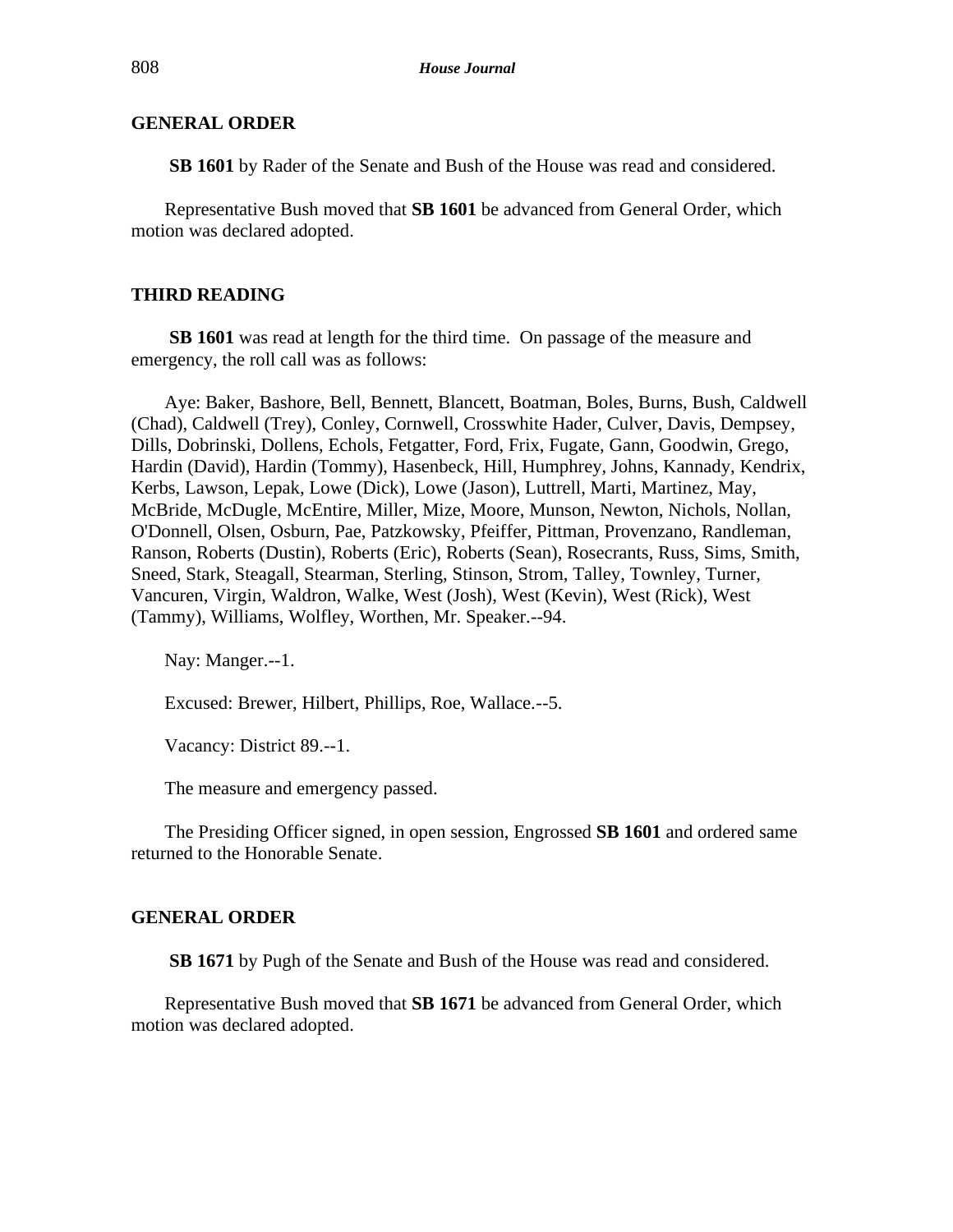#### **THIRD READING**

**SB 1671** was read at length for the third time. On passage of the measure and emergency, the roll call was as follows:

Aye: Baker, Bashore, Bell, Bennett, Blancett, Boatman, Boles, Burns, Bush, Caldwell (Chad), Caldwell (Trey), Cornwell, Culver, Davis, Dempsey, Dills, Dobrinski, Dollens, Echols, Fetgatter, Ford, Frix, Fugate, Goodwin, Grego, Hardin (David), Hasenbeck, Hill, Humphrey, Johns, Kendrix, Lawson, Lepak, Lowe (Dick), Lowe (Jason), Luttrell, Manger, Marti, Martinez, May, McBride, McDugle, McEntire, Miller, Mize, Moore, Munson, Newton, Nichols, Nollan, O'Donnell, Olsen, Osburn, Pae, Patzkowsky, Pfeiffer, Pittman, Provenzano, Randleman, Ranson, Roberts (Dustin), Roberts (Eric), Rosecrants, Russ, Sims, Sneed, Stark, Steagall, Sterling, Stinson, Strom, Talley, Townley, Turner, Vancuren, Waldron, Walke, West (Josh), West (Kevin), West (Tammy), Williams, Wolfley, Worthen, Mr. Speaker.--84.

Nay: Crosswhite Hader, Gann, Hardin (Tommy), Roberts (Sean), Smith, Stearman, West (Rick).--7.

Excused: Brewer, Conley, Hilbert, Kannady, Kerbs, Phillips, Roe, Virgin, Wallace.--9.

Vacancy: District 89.--1.

The measure and emergency passed.

**SB 1671** was referred for engrossment.

#### **GENERAL ORDER**

**SB 1852** by David of the Senate and McBride et al. of the House was read and considered.

Representative McBride moved that **SB 1852** be advanced from General Order, which motion was declared adopted.

#### **THIRD READING**

**SB 1852** was read at length for the third time. On passage of the measure, the roll call was as follows:

Aye: Baker, Bashore, Bell, Bennett, Blancett, Boatman, Boles, Burns, Bush, Caldwell (Chad), Caldwell (Trey), Cornwell, Culver, Davis, Dempsey, Dills, Dobrinski, Echols, Fetgatter, Ford, Frix, Fugate, Goodwin, Hasenbeck, Humphrey, Johns, Kannady, Kendrix, Kerbs, Lawson, Lepak, Lowe (Dick), Luttrell, Manger, Marti, Martinez, May, McBride, McEntire, Miller, Mize, Moore, Munson, Newton, Nichols, Nollan, O'Donnell, Osburn, Pae, Patzkowsky, Pfeiffer, Provenzano, Randleman, Roberts (Dustin), Roberts (Eric),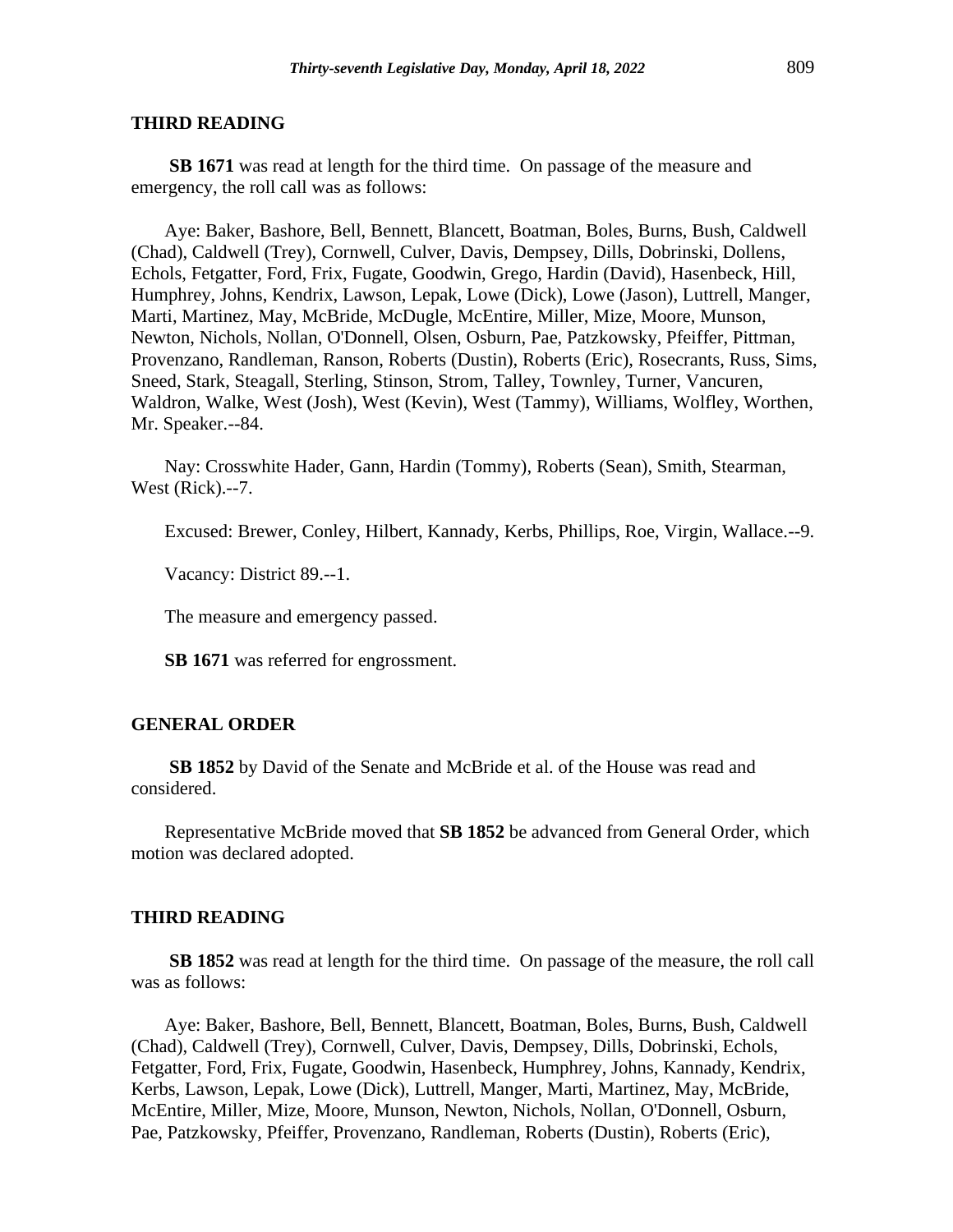Roberts (Sean), Rosecrants, Sims, Steagall, Sterling, Stinson, Strom, Talley, Townley, Vancuren, Waldron, Walke, West (Josh), West (Tammy), Williams, Worthen, Mr. Speaker.--72.

Nay: Crosswhite Hader, Dollens, Gann, Grego, Hardin (David), Hardin (Tommy), Hill, Lowe (Jason), McDugle, Olsen, Ranson, Smith, Sneed, Stark, Stearman, Turner, West (Rick), Wolfley.--18.

Excused: Brewer, Conley, Hilbert, Phillips, Pittman, Roe, Russ, Virgin, Wallace, West (Kevin).--10.

Vacancy: District 89.--1.

The measure passed.

The Presiding Officer signed, in open session, Engrossed **SB 1852** and ordered same returned to the Honorable Senate.

#### **GENERAL ORDER**

**SB 1248** by Dugger of the Senate and Talley of the House was read and considered.

Representative Talley moved that **SB 1248** be advanced from General Order, which motion was declared adopted.

#### **THIRD READING**

**SB 1248** was read at length for the third time. On passage of the measure, the roll call was as follows:

Aye: Baker, Bashore, Bell, Bennett, Blancett, Boatman, Boles, Burns, Bush, Caldwell (Chad), Caldwell (Trey), Cornwell, Crosswhite Hader, Culver, Davis, Dempsey, Dills, Dobrinski, Dollens, Echols, Fetgatter, Ford, Frix, Fugate, Gann, Goodwin, Grego, Hardin (David), Hardin (Tommy), Hasenbeck, Hill, Humphrey, Johns, Kendrix, Kerbs, Lawson, Lepak, Lowe (Dick), Lowe (Jason), Luttrell, Manger, Marti, Martinez, May, McDugle, McEntire, Miller, Mize, Moore, Munson, Newton, Nichols, Nollan, O'Donnell, Olsen, Osburn, Pae, Patzkowsky, Pfeiffer, Pittman, Provenzano, Randleman, Ranson, Roberts (Dustin), Roberts (Eric), Roberts (Sean), Rosecrants, Russ, Sims, Smith, Sneed, Stark, Steagall, Stearman, Sterling, Stinson, Strom, Talley, Townley, Turner, Vancuren, Waldron, Walke, West (Josh), West (Kevin), West (Rick), West (Tammy), Williams, Wolfley, Worthen, Mr. Speaker.--91.

Excused: Brewer, Conley, Hilbert, Kannady, McBride, Phillips, Roe, Virgin, Wallace.--9.

Vacancy: District 89.--1.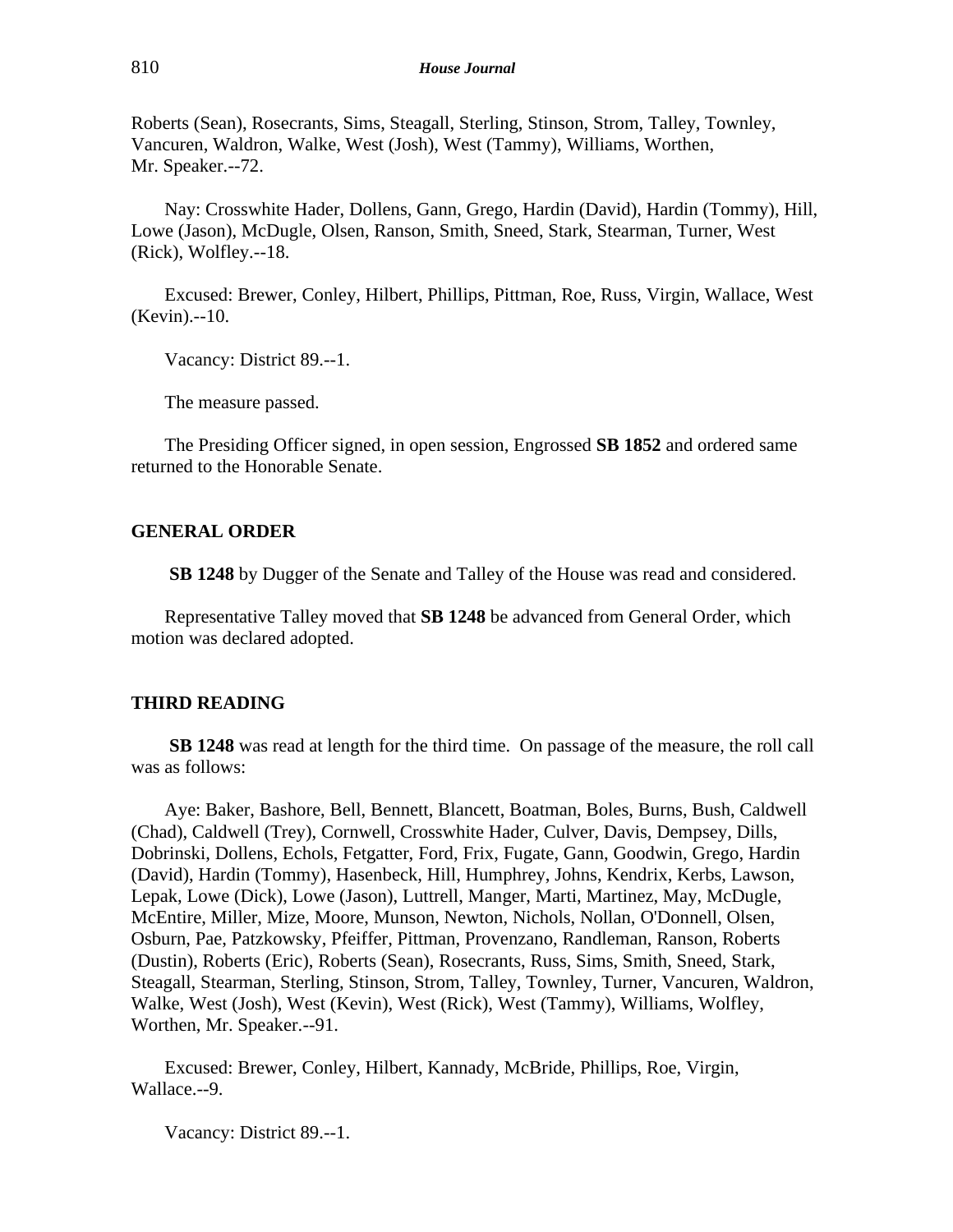The measure passed.

The Presiding Officer signed, in open session, Engrossed **SB 1248** and ordered same returned to the Honorable Senate.

#### **GENERAL ORDER**

**SB 1253** by Dugger et al. of the Senate and Kendrix of the House was read and considered.

Representative Kendrix moved that **SB 1253** be advanced from General Order, which motion was declared adopted.

## **THIRD READING**

**SB 1253** was read at length for the third time. On passage of the measure, the roll call was as follows:

Aye: Baker, Bashore, Bell, Bennett, Blancett, Boatman, Boles, Burns, Bush, Caldwell (Chad), Caldwell (Trey), Cornwell, Crosswhite Hader, Culver, Davis, Dempsey, Dills, Dobrinski, Dollens, Echols, Fetgatter, Ford, Frix, Fugate, Gann, Goodwin, Grego, Hardin (David), Hardin (Tommy), Hasenbeck, Hilbert, Hill, Humphrey, Johns, Kannady, Kendrix, Kerbs, Lawson, Lepak, Lowe (Dick), Lowe (Jason), Luttrell, Manger, Marti, Martinez, May, McBride, McDugle, McEntire, Miller, Mize, Moore, Munson, Newton, Nichols, Nollan, O'Donnell, Olsen, Osburn, Patzkowsky, Pfeiffer, Pittman, Provenzano, Randleman, Ranson, Roberts (Dustin), Roberts (Eric), Roberts (Sean), Roe, Rosecrants, Russ, Sims, Smith, Sneed, Stark, Steagall, Stearman, Sterling, Stinson, Strom, Talley, Turner, Vancuren, Waldron, Walke, West (Josh), West (Kevin), West (Rick), West (Tammy), Williams, Wolfley, Worthen, Mr. Speaker.--93.

Excused: Brewer, Conley, Pae, Phillips, Townley, Virgin, Wallace.--7.

Vacancy: District 89.--1.

The measure passed.

The Presiding Officer signed, in open session, Engrossed **SB 1253** and ordered same returned to the Honorable Senate.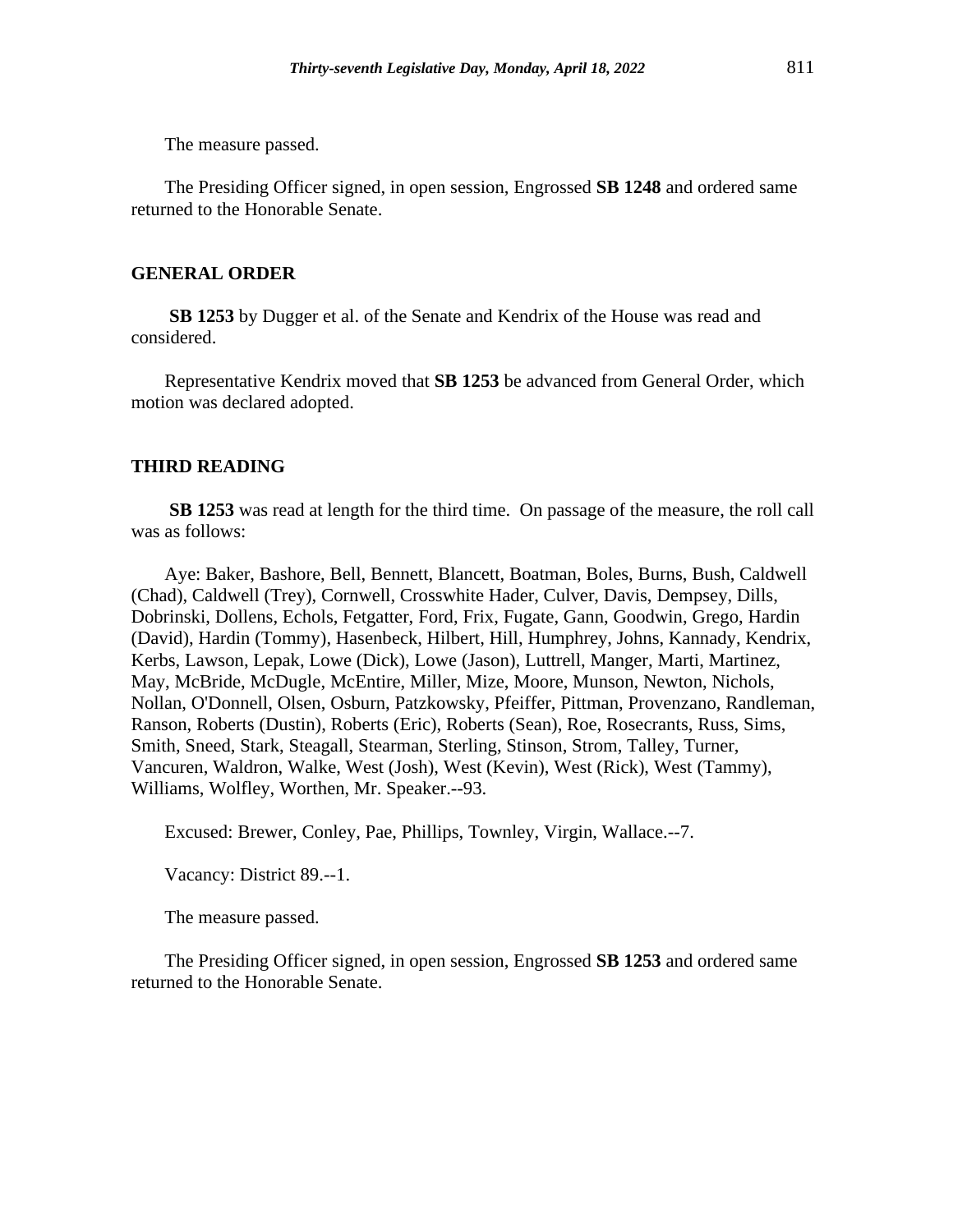#### **GENERAL ORDER**

**SB 1760** by Dugger of the Senate and Kendrix of the House was read and considered.

Representative Kendrix moved that **SB 1760** be advanced from General Order, which motion was declared adopted.

#### **THIRD READING**

**SB 1760** was read at length for the third time. On passage of the measure, the roll call was as follows:

Aye: Baker, Bashore, Bennett, Blancett, Boatman, Boles, Brewer, Burns, Bush, Caldwell (Chad), Caldwell (Trey), Cornwell, Crosswhite Hader, Culver, Davis, Dempsey, Dills, Dobrinski, Dollens, Echols, Fetgatter, Ford, Frix, Fugate, Gann, Goodwin, Grego, Hardin (David), Hardin (Tommy), Hasenbeck, Hilbert, Hill, Humphrey, Johns, Kannady, Kendrix, Kerbs, Lawson, Lepak, Lowe (Dick), Lowe (Jason), Luttrell, Manger, Marti, Martinez, May, McBride, McDugle, McEntire, Miller, Mize, Moore, Munson, Newton, Nichols, Nollan, O'Donnell, Olsen, Osburn, Pae, Patzkowsky, Pfeiffer, Pittman, Provenzano, Randleman, Ranson, Roberts (Eric), Roberts (Sean), Roe, Rosecrants, Russ, Sims, Smith, Sneed, Stark, Steagall, Stearman, Sterling, Stinson, Strom, Talley, Townley, Turner, Vancuren, Virgin, Waldron, Wallace, West (Josh), West (Kevin), West (Rick), West (Tammy), Williams, Wolfley, Worthen, Mr. Speaker.--95.

Nay: Bell.--1.

Excused: Conley, Phillips, Roberts (Dustin), Walke.--4.

Vacancy: District 89.--1.

The measure passed.

The Presiding Officer signed, in open session, Engrossed **SB 1760** and ordered same returned to the Honorable Senate.

#### **MESSAGES FROM THE SENATE**

Advising fourth reading of and transmitting for signature Enrolled **SBs 1416** and **1418**.

The above-numbered enrolled measures were, after fourth reading, properly signed and ordered returned to the Honorable Senate.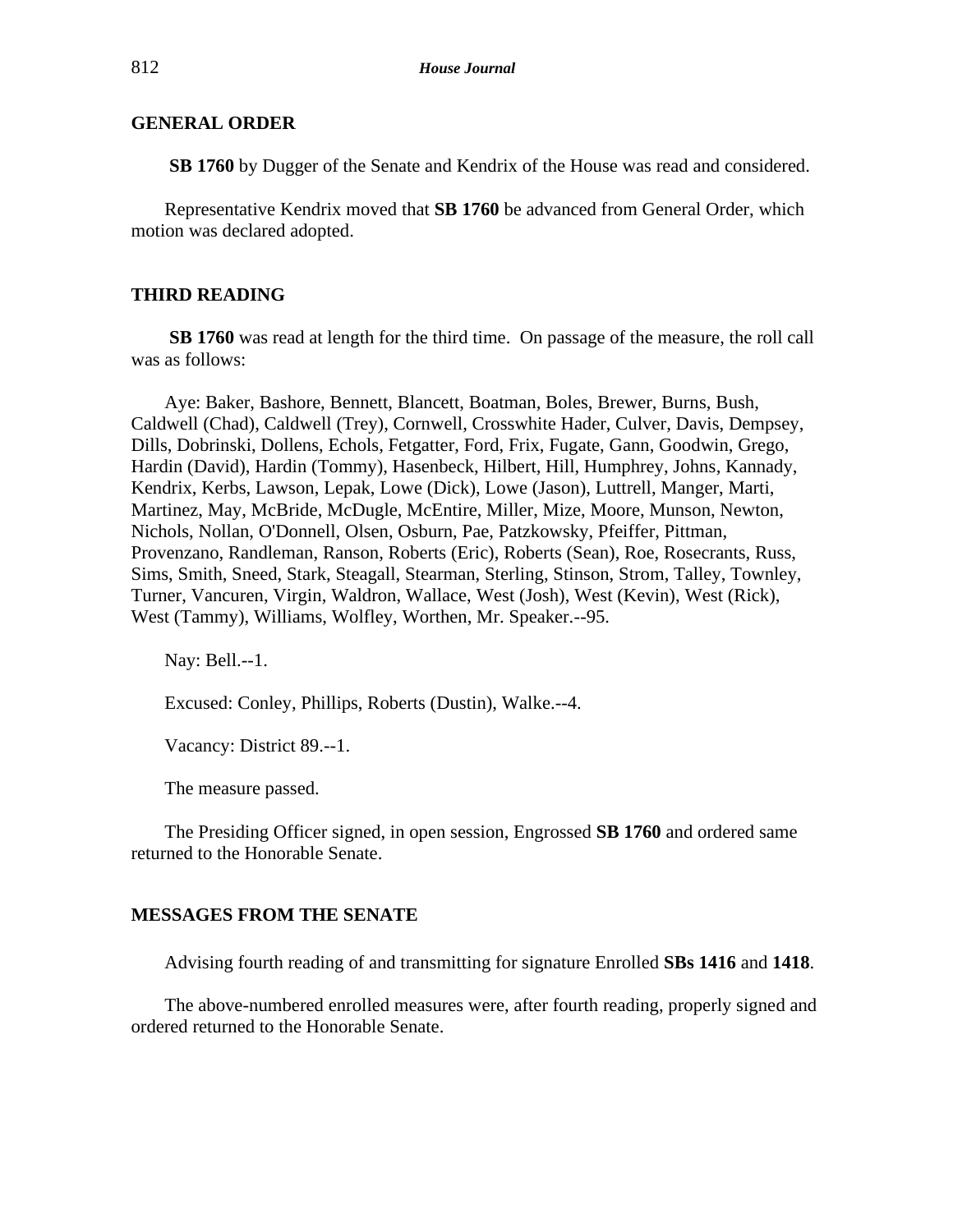#### **Returning engrossed measures**

Announcing the passage of **HBs 3103, 3543, 3640** and **4224**.

The above-numbered measures were referred for enrollment.

## **RESOLUTIONS**

The following was introduced and read:

#### **HR 1061 – By Munson.**

A Resolution proclaiming April 19, 2022, as Wear Red Day for recognition of cardiovascular disease of women.

## **CHANGE IN AUTHORSHIP**

The following measure had a change in principal House author:

**SB 1223 -** Remove Representative Roberts (Dustin) as principal House author and substitute with Representative Humphrey

#### **COMMITTEE REPORTS**

The following were reported by the committees named, ordered printed and placed on the Calendar unless otherwise indicated:

DO PASS:

**SB 962** − Rules, Coauthored by Representative(s) Davis, Phillips, and Coauthored by Senator(s) Jett, Rogers, Hamilton

**SB 1246** − Insurance **SB 1280** − Rules **SB 1385** − Rules **SB 1596** − Rules **SB 1800** − Rules

DO PASS, As Amended:

**CS** for **HB 4455** − Joint Committee on Appropriations and Budget, Coauthored by Representative(s) Mize, West (Tammy), McBride, Lepak, Dills, Hill, Pfeiffer, Baker